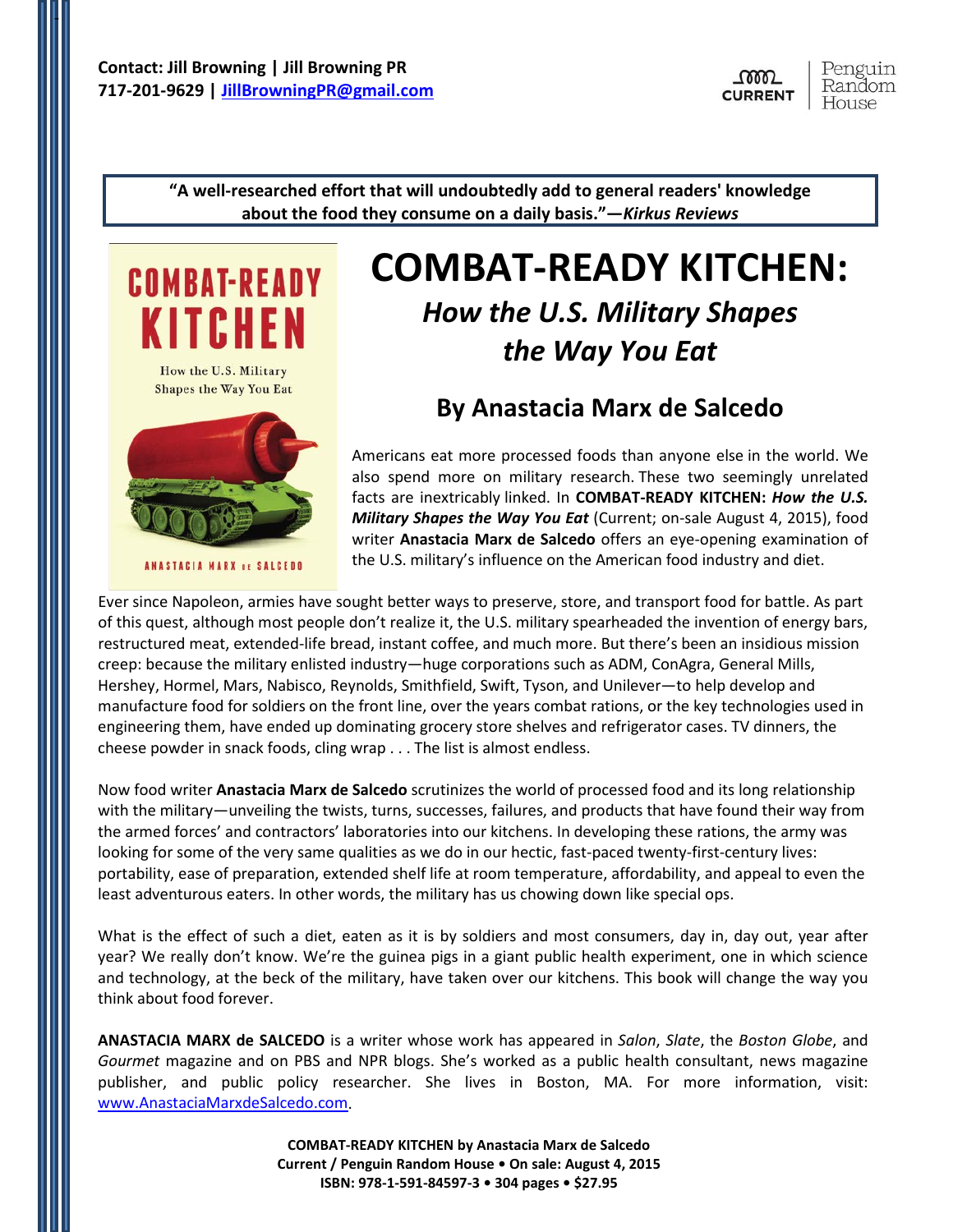### Combat-Ready Kitchen: How the U.S. Military Shapes the Way You Eat **Q&A with Anastacia Marx de Salcedo**



#### **Q: What inspired you to write** Combat-Ready Kitchen?

A: A sandwich. In 2011, I wrote a post for a PBS blog where I was a contributor about how the brown-bag staple is neither fresh nor healthy. In researching how food scientists extended the shelf life of both the turkey ham and soft supermarket bread, I found attributions to work by an obscure U.S. Army base. I didn't put it in my piece, but I asked myself, what is the Natick Soldier Systems Center and what is its connection to the foods we Americans eat every day? *Combat-Ready Kitchen* is the answer to that question.

#### **Q: What was the most interesting thing you discovered while researching?**

A: How pervasive military influence is in our lives. Most people know the technology examples: jet engines, computers, the Internet, cellular telephones, and GPS. But few of us realize it impacts many more mundane items. I can't emphasize enough how little ground the book

covers even in the food arena. In fact, in doing my research, I had to eliminate several topics I planned to cover just to keep the book length manageable. Others, I could trace but then couldn't find what I considered to be a "smoking gun," a document that directly linked some advance or product to the military. Many others were mentioned in the armed forces food research planning documents, technical reports, and conference materials, but again, I had neither time nor space to include. I'm still uncovering new food system impacts. And I now see that there have been parallel military-academic-industrial partnerships shaping sectors as diverse as medicine, textiles, bioengineering, automotive, and so much more.

#### **Q: Did you have any difficulty gaining clearance to speak to certain sources during your research?**

A: Yes and no. I would characterize the military influence on our food system as hiding in plain sight. The Natick Center itself was very cooperative, allowing me to visit several times, setting up interviews with multiple staff members, and helping me with other resources. On the other hand, some of the research planning documents I used had been classified for 25 years and the military-industry partnership data I relied on was classified for five years. I also found that Natick's involvement had a chilling effect on many of their current partners and observers; most of the people who would talk to me in academia and industry were retired or lived abroad!

Nonetheless neither of these factors was a serious obstacle in writing the book, since the bulk of the materials I used came from the public realm, in the form of old journal articles, technical reports, patents, and newspaper stories. I simply acted as a sort of food detective, cobbling together the who, when, what, and why of important 20<sup>th</sup> and 21<sup>st</sup> century food science advances and ferretting out military influence by matching army planning documents with industry journal bylines and footnotes, patent ownership and assignments, and conference appearances.